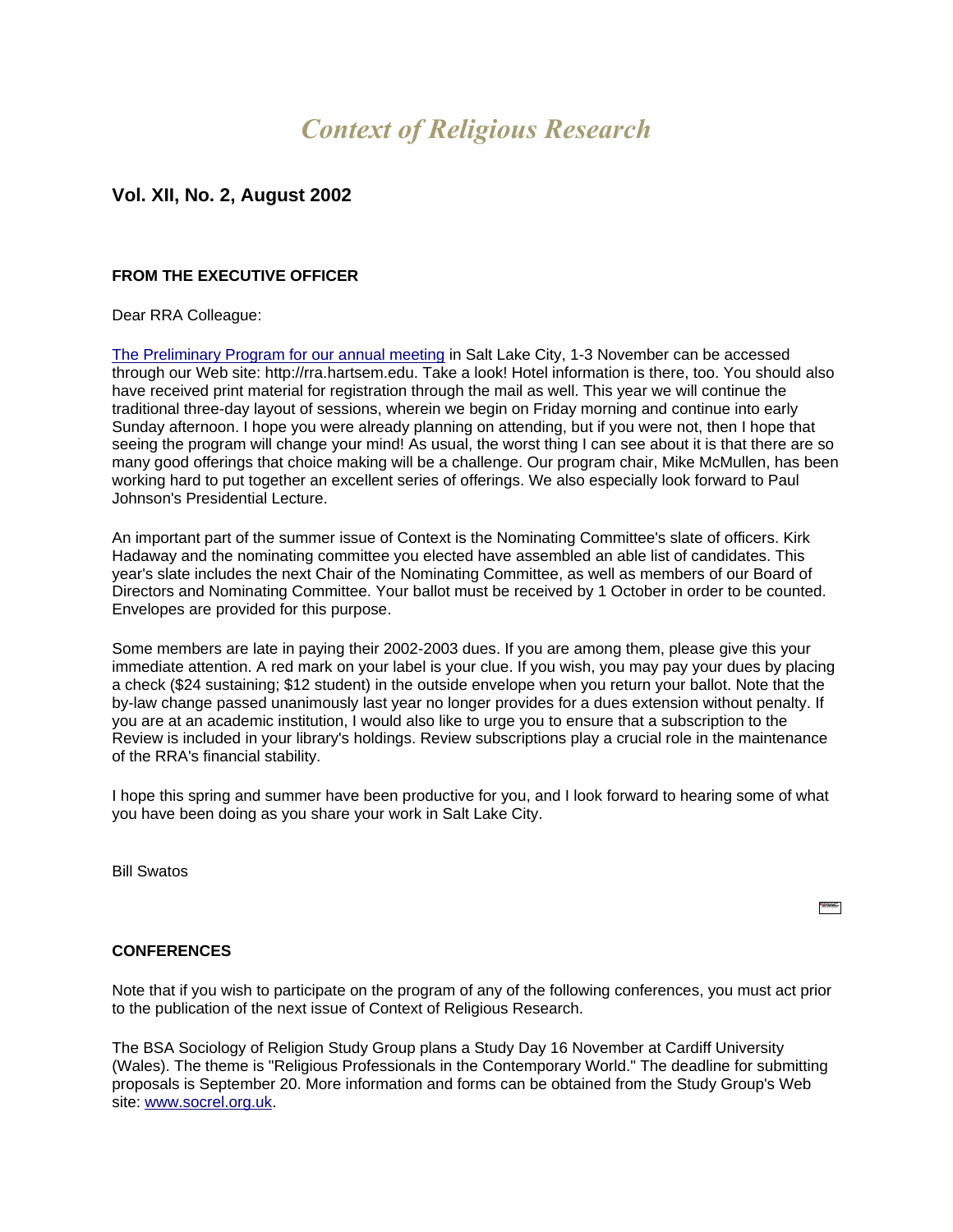A conference on Religiosity in the Secularized World will be held 21-23 March, sponsored by the Arbeitsgemeinschaft Objektive Hermeneutik. Papers may be in English or German. Translation will be provided. The deadline for submitting proposals is 31 October. For further information see: [www.objektivehermeneutik.de.](http://www.objektivehermeneutik.de/)

Reformed Congregations Engage a Changing World, the Fourth Triennial Conference of the International Society for the Study of Reformed Communities will be held in Edinburgh (Scotland), 27 June - 2 July. Send 250-word abstracts by 15 September to Donald Luidens, Hope College: [luidens@hope.edu.](mailto:luidens@hope.edu)

The 27th ISSR/SISR Conference, Religion and Generations will be held 21- 25 July in Turin, Italy. The deadline for abstracts is October 31. For further information, contact the RRA Executive Office [William\\_Swatos@baylor.edu,](mailto:William_Swatos@baylor.edu) and we will forward you the appropriate email.

**REAL** 

# **NEWS OF MEMBERS**

The following members have received Louisville Institute awards, 2001-2003: Penny Edgell, Richard Flory, Anthony E. Healy, Alexei Krindatch, Jennifer McKinney, David Sikkink, Bob Woodberry, and David Yamane. Congratulations to all. Information on grant programs currently available may be obtained from the Louisville Institute Web site: [www.louisville-institute.org.](http://www.louisville-institute.org/)

SSSR 2002 Research Awardees included RRA members Elaine Howard Ecklund and Eric McDaniel. Congratulations to them as well.

Members' book publications since the last issue include Kevin J. Christiano, William H. Swatos, Jr., and Peter Kivisto, Sociology of Religion: Contemporary Developments (AltaMira); Dane S. Claussen, Sex, Religion, Media (Rowman & Littlefield); and William H. Swatos, Jr. and Luigi Tomasi, From Medieval Pilgrimage to Religious Tourism: The Social and Cultural Economics of Piety (Praeger).

We regret to announce the death of Larry Ingram, of the University of Tennessee, Martin, July 31, 2001, news of which reached us only recently.

# **CANDIDATES FOR NOMINATING COMMITTEE CHAIR**

ANTHONY J. BLASI. B.A., St. Edward's University; M.A. (sociology), Notre Dame; M.A., (New Testament), St. Michael's, Toronto; Ph.D. (sociology), Notre Dame; Th.D. (religious ethics), Regis College/University of Toronto. Professor of Sociology, Tennessee State University. Books in the study of religion include Phenomenological Transformation of the Social Scientific Study of Religion, Early Christianity as a Social Movement, Constructing Charisma: The Making of Paul's Public Image, A Sociology of Johannine Christianity, Organized Religion and Seniors' Mental Health, and a history of secular sociology at Catholic Notre Dame (with Donahoe). Co-editor of the Handbook of Early Christianity: Social Science Perspectives (with Turcotte and Dhuaime). Former council member and president of the Association for the Sociology of Religion, and former book review editor of Sociological Analysis. Current council member, Research Committee 22 of the International Sociological Association.

RONALD LAWSON, whose Ph.D. is in sociology and history, teaches in the Department of Urban Studies at Queens College, CUNY (Professor 1984, Associate Professor 1977). He is completing a global study of Seventh-day Adventism, and has already published extensively from this work in RRR, JSSR, SoR, the Journal of the American Academy of Religion, Church and State, and several edited books. He regularly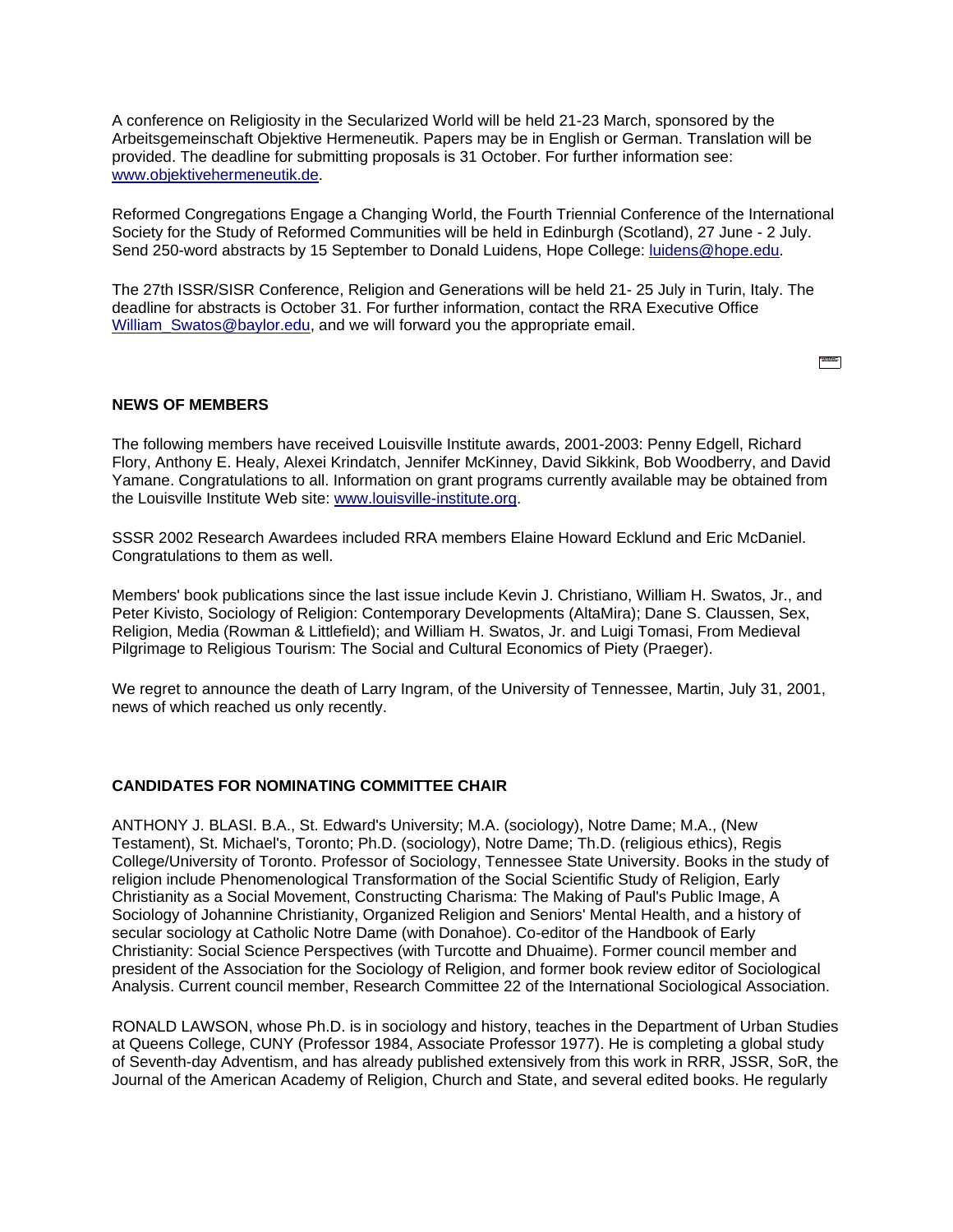presents papers at RRA/SSSR and ASR meetings. He has served on committees of both RRA and SSSR, and has been a member of the RRA Nominating Committee for the past two years.

**TANK STATE** 

# **CANDIDATES FOR BOARD OF DIRECTORS**

JIM LEWIS was educated at Baylor University (B.A.), Yale Divinity School (M.Div.), and the University of Chicago Divinity School (Ph.D.). He has served as Dean of Students at the University of Chicago Divinity School (1980-1991) and since 1991 as the Executive Director of the Louisville Institute. An American religious historian, he has a particular interest in the history of congregations, especially urban ones. He is the author of The Protestant Experience in Gary, Indiana, 1906-1975: At Home in the City (University of Tennessee Press, 1992) and co-editor with James Wind of the two-volume American Congregations (University of Chicago Press, 1994).

PENNY LONG MARLER is Associate Professor of Religion at Samford University, where she teaches sociology of religion, congregational studies, social theory, and theories of faith development. She holds a Ph.D. and M.Div. from Southern Baptist Theological Seminary and an M.S.S.W. from the Kent School of Social Work (University of Louisville). Books include contributory roles in Young Catholics at the New Millennium: The Religion and Morality of Young Adults in Western Countries (University of Dublin Press, 2000) and Being There: Culture and Formation in Two Theological Schools (Oxford University Press, 1997). Numerous articles on such topics as church attendance overreporting, denominational switching, religious marginality, and secularization have appeared in edited books and in journals such as ASR, RRR, JSSR, SoR, The Christian Century, and Teaching Sociology.

BOB MILLER is the founding director of the Office of Research and Planning inn the Archdiocese of Philadelphia, serving 285 parishes and 1.3 million Catholics in southeastern Pennsylvania. Prior to coming to work with the Church, he was Dean for Graduate and Continuing Education at Philadelphia University and Assistant Dean for the College of Business at Drexel University in Philadelphia. He also served on the faculty at Rider University and continues to teach at the Thomas Jefferson University School of Graduate Study. His publications include "The effect of life cycle and parishioner perceptions on average household giving in Catholic parishes" (RRR), "The impact of stewardship programs on religious giving: An empirical analysis of Catholic parishes" (Journal of Ministry Marketing and Management), and education-administration contributions to the Journal of Continuing Higher Education and Community and Junior College Quarterly of Research and Practice. His doctorate is from Temple University. He holds an M.B.A. from Drexel University and a bachelor's degree from LaSalle University.

FENGGANG YANG is Assistant Professor of Sociology at Purdue University. He has published a book on conversion and assimilation of Chinese Christians in America, several book chapters and journal articles on immigrant religion and ethnicity, including "Transformations in New Immigrant Religions and Their Global Implications" in ASR and "Religion and Ethnicity among New Immigrants: The Impact of Majority/Minority Status in Home and Host Countries" in JSSR (both with Helen Rose Ebaugh). He is coediting a book, Asian American Religion: Borders and Boundaries (with Tony Carnes, NYU Press). Recently, he has conducted fieldwork research in Southeast Asia on religious transnationalism, and in China on the growth of Christianity during the marketization process. He has served on the SSSR's Council and Research Award Committee, ASR's Council and Student Paper Award Committee, and the Council of the ASA Section on Asia and Asian America.

 $\begin{tabular}{|c|c|} \hline \multicolumn{1}{|c|}{\textbf{P}} \\ \hline \multicolumn{1}{|c|}{\textbf{P}} \\ \hline \multicolumn{1}{|c|}{\textbf{P}} \\ \hline \multicolumn{1}{|c|}{\textbf{P}} \\ \hline \multicolumn{1}{|c|}{\textbf{P}} \\ \hline \multicolumn{1}{|c|}{\textbf{P}} \\ \hline \multicolumn{1}{|c|}{\textbf{P}} \\ \hline \multicolumn{1}{|c|}{\textbf{P}} \\ \hline \multicolumn{1}{|c|}{\textbf{P}} \\ \hline \multicolumn{1}{|c|}{\textbf{P$ 

# **CANDIDATES FOR NOMINATING COMMITTEE**

JAMES C. CAVENDISH is Assistant Professor of Sociology at the University of South Florida. His research and publications heavily emphasize the study of religion, social movements, and community. He